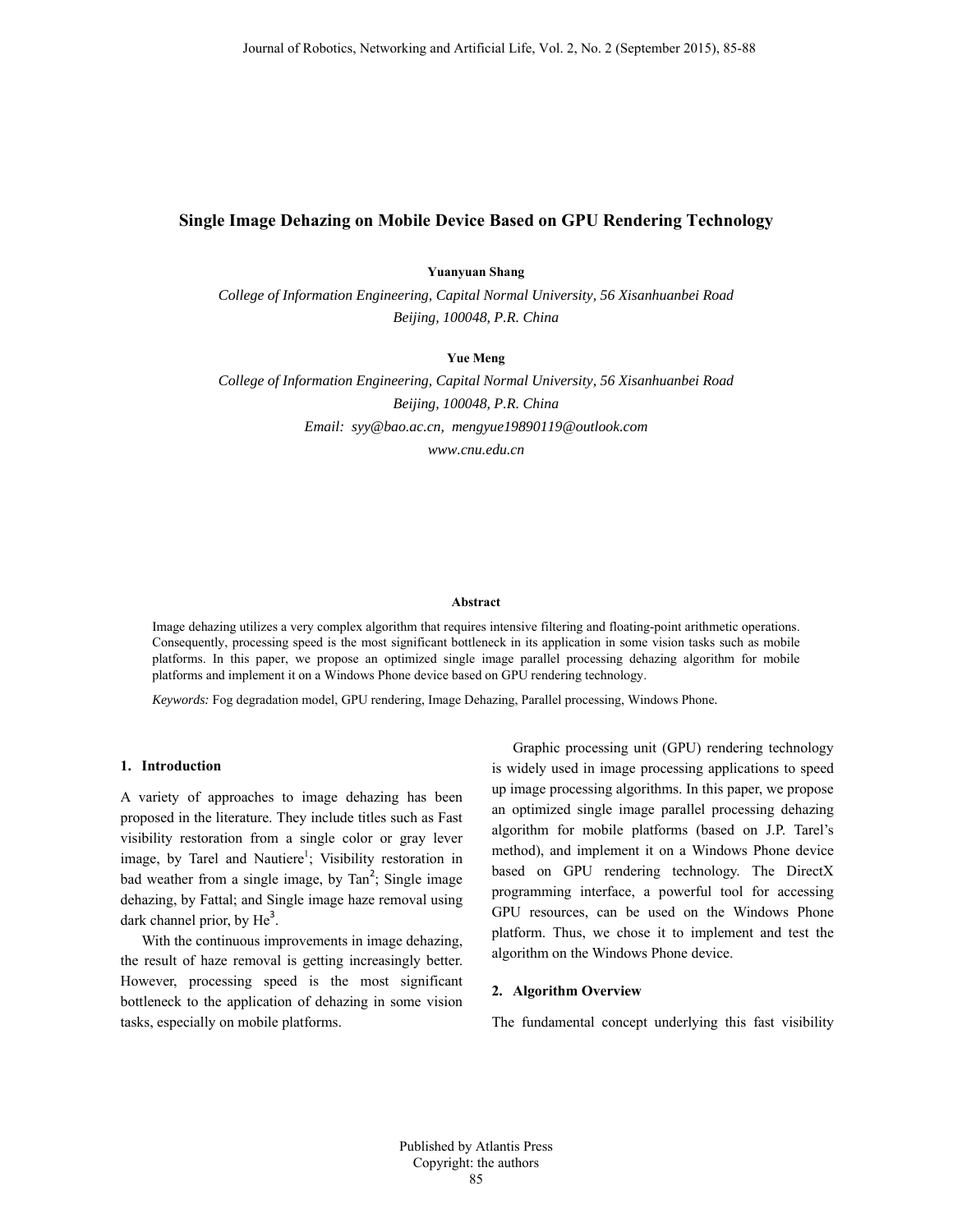restoration algorithm, which was proposed by Tarel, is the fog degradation model. Koshimider proposed the fog degradation model, and Tarel summarized it as in Equation (1):

$$
I(x, y) = R(x, y) \left( 1 - \frac{V(x, y)}{I_s} \right) + V(x, y) \tag{1}
$$

The restored image can thus be obtained by calculating *R(x)*.

 $V(x, y)$  in Equation (1) can then be estimated by following the four steps below:

(1) Calculate the minimum value of RGB components  $W(x, y)$  in the original image:

 $W(x, y) = min_{c \in \{R, G, B\}}(I^C(x, y))$ 

where  $I(x, y)$  is the original input image.

(2) Find the median of  $W(x, y)$ :

 $A(x, y) = median_{S_n}(w(x, y))$ 

where  $S_{\nu}$  is the template size of the median filter.

(3) Calculate the difference between *W* and *A*, then calculate the absolute value of the difference:

 $B(x, y) = A - median_{S_n} (abs(W - A))(x, y)$ 

where  $S_v$  is the template size of the median filter.

(4) Find the maximum value of the minimum:

 $V(x, y) = p \max \left( \min(B(x, y), W(x, y)), 0 \right)$ 

On obtaining a value for  $V(x, y)$ , the restored image  $R(x, y)$  can then be calculated using Equation (2), which is derived from Equation  $(1)$ .<sup>5</sup>

$$
R(x, y) = \frac{I(x, y) - V(x, y)}{1 - \frac{V(x, y)}{I_s}}
$$
 (2)

where factor p is used to control the intensity of haze removal, and can be adjusted for different images.

#### **3. Algorithm Parallelization**

Some parts of the algorithm cannot be applied to the GPU, in which case the CPU is used. A reasonable division of work between CPU and GPU is the key factor that determines the efficiency of the process.

In this paper, we divide the algorithm into three main parts: white balance, restoration core processing, and tone mapping. Some actions cannot be accomplished in GPU because of its structure. Therefore, we have to transfer these parts of the process to CPU. Accordingly, the white balance algorithm described by Tarel<sup>8</sup> and tone mapping have to be divided into several parts, as depicted in Fig.s

1 and 2, in order to conveniently implement these parts separately in CPU and GPU.



Fig. 1. Division of white balance algorithm between CPU



Fig. 2. Division of tone mapping algorithm between CPU and GPU

All processes in the core processing section, which obtains  $V(x, y)$  in four steps and  $R(x, y)$  in the final step, can be carried out in GPU; thus, none of this work needs to be transferred to CPU. This is very beneficial for rapid processing. However, because we need to get the process results for neighboring pixels when performing the second median filter to obtain  $B(x, y)$ , the process has to be split into the two parts: calculating *A* and calculating *R*,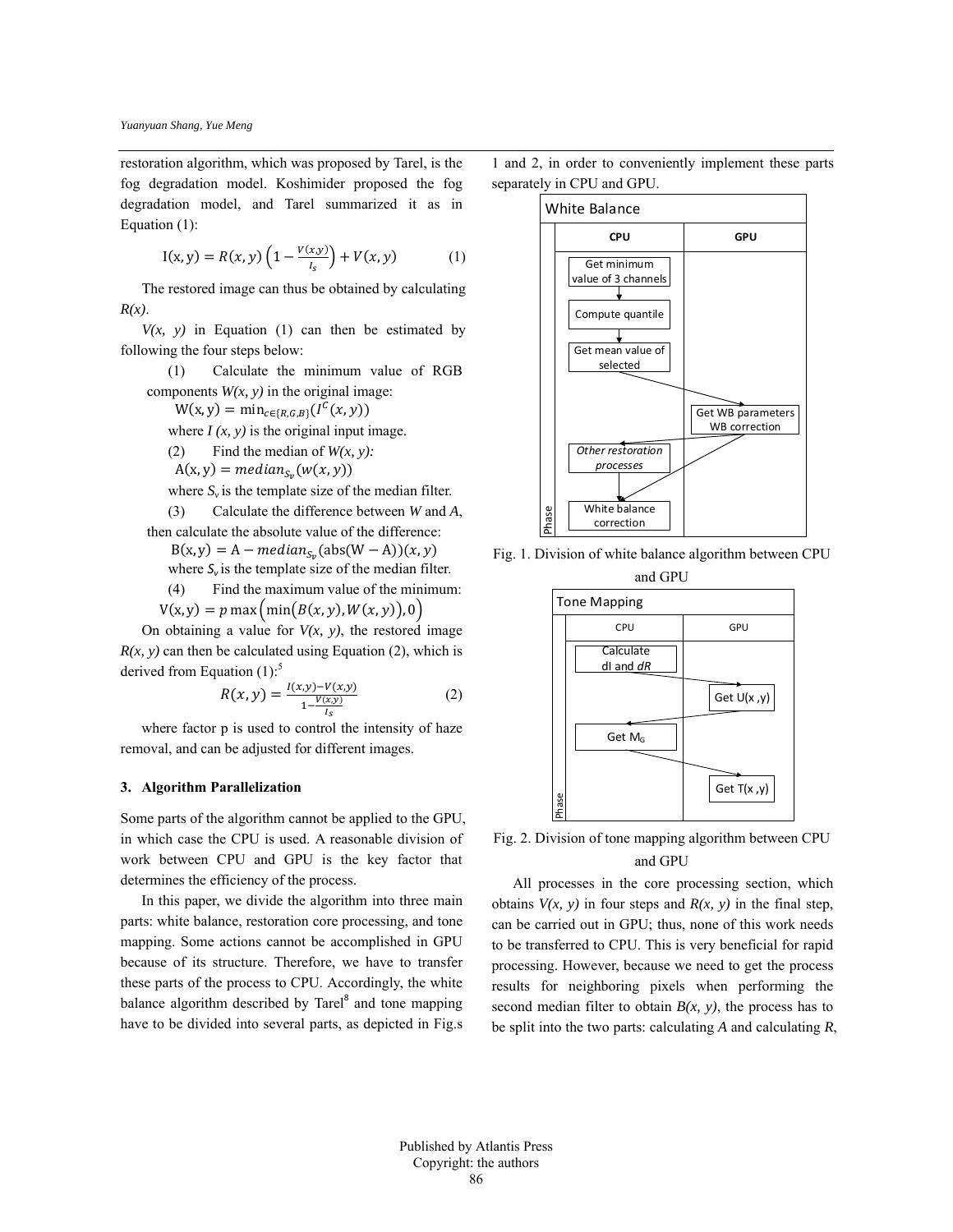as previously discussed. In this process, the final step of the white balance process is combined with the first step of the restoration core processing process, thereby reducing the cost of reassembly.

### **4. Implementation on Windows Phone**

As mentioned before, the GPU processor contains a set of shaders, one of which, pixel shader, has to be programmed in order to implement the image dehazing method. In the DirectX programming interface, a language called high-level shader language (HLSL) is used to program the shaders.<sup>9</sup> A piece of HLSL code corresponds to only a single pixel, not the whole image. All the pixels being processed by the same piece of HLSL program are processed in parallel, rather than sequentially.

Fig. 3. is the workflow chart of the whole algorithm optimized to implement on the GPU, where all textures and parameters have the same name as in the Equation given before. The details of each transfer step were discussed in the previous section.



Fig. 3. Workflow of the overall algorithm optimized for G PU implementation

Note that in the flows across CPU and GPU, curved arrows represent data copies while straight arrows represent parameter transmissions. These are two key techniques in DirectX programming. Data copy refers to the movement of data from display memory to system memory, in order to get access to these data via the usual methods. Parameter transmission is more complex. A class containing the parameters to be transmitted and an ID3D11Buffer to store the parameters in the display memory have to be created. Subsequently, the Context->PSSetConstantBuffer() function has to be used to transmit the parameters to the shader, with the start slot set by this function the same as the register index set in the pixel shader. This is the only interaction between the HLSL and C++ codes.

### **5. Comparisons and Analyses**

Fig. 4 shows the process results. Fig.s 4(a) and 4(d) are the original images,  $4(b)$  and  $4(e)$  are the defog results using GPU, and  $4(c)$  and  $4(f)$  are the defog results using the original algorithm.



Fig. 4. Experimental results on hazy images

As can be seen in Fig. 4, the process result of GPU processing is very close to that of the original algorithm.